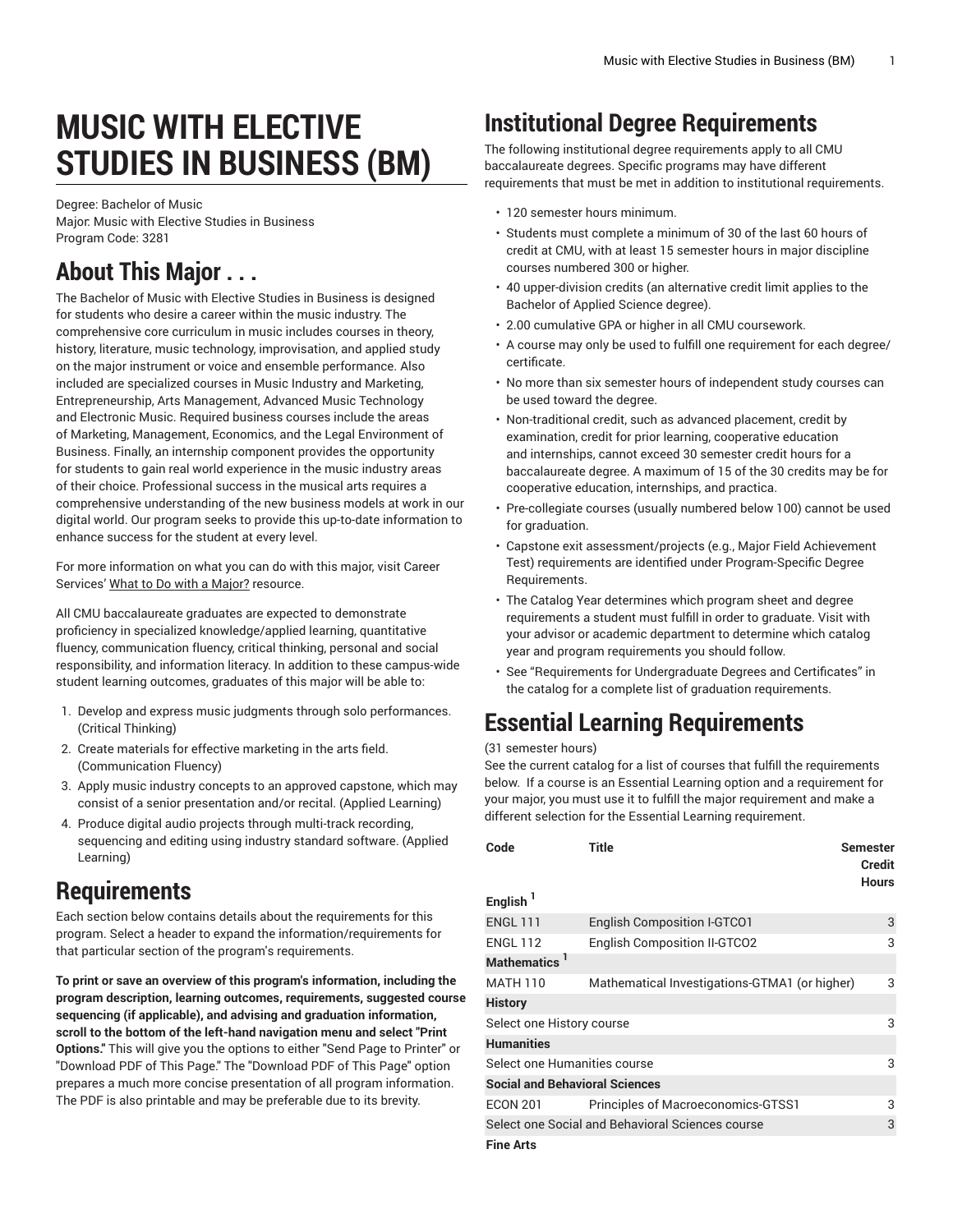| MUSA 266                                      | <b>History of Popular Music-GTAH1</b> |   |
|-----------------------------------------------|---------------------------------------|---|
| Natural Sciences <sup>2</sup>                 |                                       |   |
| Select one Natural Sciences course with a lab |                                       |   |
| Select one Natural Sciences course            |                                       | 3 |
| <b>Total Semester Credit Hours</b>            |                                       |   |

<sup>1</sup> Must receive a grade of "C" or better and must be completed by the time the student has 60 semester hours.

2 One course must include a lab.

#### **Other Lower Division Requirements**

| Code                               | Title                              | <b>Semester</b><br><b>Credit</b><br><b>Hours</b> |
|------------------------------------|------------------------------------|--------------------------------------------------|
| <b>Wellness Requirement</b>        |                                    |                                                  |
| <b>KINE 100</b>                    | <b>Health and Wellness</b>         |                                                  |
| Select one Activity course         |                                    |                                                  |
| <b>Essential Learning Capstone</b> |                                    |                                                  |
| <b>ESSL 290</b>                    | <b>Maverick Milestone</b>          | 3                                                |
| <b>ESSL 200</b>                    | <b>Essential Speech</b>            |                                                  |
|                                    | <b>Total Semester Credit Hours</b> | 6                                                |

1 Essential Learning Capstone must be taken after completion of the Essential Learning English and Mathematics requirements, and when a student has earned between 45 and 75 hours.

#### **Foundation Courses**

(23 semester hours, must pass all courses with a "C" or better.)

| Code                               | <b>Title</b>                                    | <b>Semester</b> |
|------------------------------------|-------------------------------------------------|-----------------|
|                                    |                                                 | <b>Credit</b>   |
|                                    |                                                 | <b>Hours</b>    |
| <b>MUSA 111</b>                    | Music Technology                                |                 |
| <b>MUSA 114</b>                    | Theory I-Introduction                           | 3               |
| <b>MUSA 115</b>                    | <b>Theory Il-Diatonic Concepts</b>              | 3               |
| <b>MUSA 116</b>                    | Ear Training and Sightsinging I                 | $\overline{2}$  |
| <b>MUSA 117</b>                    | Ear Training and Sightsinging II                | 2               |
| <b>MUSA 214</b>                    | Theory III - Chromatic Concepts                 | 3               |
| <b>MUSA 215</b>                    | Theory IV - Twentieth Century Form and Analysis | 3               |
| MUSL $1_{-}$                       | Music Lesson                                    | 1               |
| MUSL $1_{-}$                       | Music Lesson                                    | 1               |
| $MUSL 2$ <sub>—</sub>              | <b>Music Lesson</b>                             | 1               |
| MUSP $1_{-}$                       | <b>Music Performance</b>                        |                 |
| MUSP 1                             | <b>Music Performance</b>                        | 1               |
| MUSP $2_{-}$                       | <b>Music Performance</b>                        |                 |
| <b>Total Semester Credit Hours</b> |                                                 |                 |

## **Program Specific Degree Requirements**

(54 semester hours, must pass all courses with a "C" or better and maintain a 2.0 cumulative GPA or higher in coursework toward the major content area.)

• Students deficient in piano skills will be required to complete MUSA 130 (2), MUSA 131 (2), MUSA 230 (2), MUSA 231 (2), in the first two years.

| Code                          | <b>Title</b>                                                                                                     | <b>Semester</b><br>Credit<br><b>Hours</b> |
|-------------------------------|------------------------------------------------------------------------------------------------------------------|-------------------------------------------|
| <b>Music Core</b>             |                                                                                                                  |                                           |
| <b>MUSA 101</b>               | <b>Concert Attendance</b>                                                                                        | 0                                         |
| <b>MUSA 101</b>               | <b>Concert Attendance</b>                                                                                        | 0                                         |
| <b>MUSA 101</b>               | <b>Concert Attendance</b>                                                                                        | 0                                         |
| <b>MUSA 101</b>               | <b>Concert Attendance</b>                                                                                        | 0                                         |
| <b>MUSA 101</b>               | <b>Concert Attendance</b>                                                                                        | 0                                         |
| <b>MUSA 101</b>               | Concert Attendance                                                                                               | 0                                         |
| <b>MUSA 101</b>               | <b>Concert Attendance</b>                                                                                        | 0                                         |
| <b>MUSA 101</b>               | <b>Concert Attendance</b>                                                                                        | 0                                         |
| <b>MUSA 268</b>               | Beginning Jazz Improvisation                                                                                     | $\mathbf{1}$                              |
| <b>MUSA 311</b>               | <b>Advanced Music Technology</b>                                                                                 | 2                                         |
| <b>MUSA 312</b>               | <b>Electronic Music</b>                                                                                          | $\overline{2}$                            |
| MUSA 317                      | Applied Orchestration and Arranging                                                                              | 2                                         |
| Select one of the following:  |                                                                                                                  | 3                                         |
| <b>MUSA 326</b>               | Music History and Literature I                                                                                   |                                           |
| <b>MUSA 327</b>               | Music History and Literature II                                                                                  |                                           |
| <b>MUSA 363</b>               | Music Industry and Marketing                                                                                     | 2                                         |
| <b>MUSA 365</b>               | <b>Entrepreneurship for Creatives</b>                                                                            | $\overline{2}$                            |
| <b>MUSA 367</b>               | Arts Management                                                                                                  | 2                                         |
| <b>MUSA 426</b>               | The Music of World Cultures                                                                                      | $\sqrt{2}$                                |
| <b>MUSA 499</b>               | Internship                                                                                                       | 4                                         |
| MUSL <sub>2</sub> _           | <b>Music Lesson</b>                                                                                              | $\mathbf{1}$                              |
| MUSL <sub>3</sub> _           | Music Lesson                                                                                                     | 1                                         |
| MUSL <sub>3_</sub>            | <b>Music Lesson</b>                                                                                              | $\mathbf{1}$                              |
| MUSL <sub>4</sub> _           | Music Lesson                                                                                                     | 1                                         |
| MUSP <sub>2</sub>             | <b>Music Performance</b>                                                                                         | $\mathbf{1}$                              |
| MUSP 3                        | Music Performance                                                                                                | 1                                         |
| MUSP 3_                       | Music Performance                                                                                                | 1                                         |
| MUSP 4                        | Music Performance                                                                                                | 1                                         |
| <b>MUSP 420</b>               | Senior Recital/Presentation                                                                                      | $\mathbf{1}$                              |
| Select one of the following:  |                                                                                                                  | 2                                         |
| <b>MUSA 129</b><br>& MUSA 229 | Singer's Diction I: English and German<br>and Singer's Diction II: Italian & French (for vocal<br>students only) |                                           |
| <b>MUSA 368</b>               | Advanced Jazz Improvisation (for instrumental<br>students only)                                                  |                                           |
| <b>Music Electives</b>        |                                                                                                                  |                                           |
|                               | Select 3 semester hours from any MUSA, MUSL, or MUSP course                                                      | 3                                         |
| <b>Business Core</b>          |                                                                                                                  |                                           |
| <b>BUGB 349</b>               | <b>Legal Environment of Business</b>                                                                             | 3                                         |
| Electives:                    | Select 15 semester hours from the following Business Restricted                                                  | 15                                        |
| ACCT 201                      | Principles of Financial Accounting                                                                               |                                           |
| <b>ENTR 300</b>               | Small Business and Entrepreneurship                                                                              |                                           |
| <b>ENTR 343</b>               | <b>Exploring Entrepreneur Opportunities</b>                                                                      |                                           |
| <b>ENTR 401</b>               | <b>Entrepreneurial Finance</b>                                                                                   |                                           |
| <b>FINA 301</b>               | Managerial Finance                                                                                               |                                           |
| <b>MANG 201</b>               | <b>Principles of Management</b>                                                                                  |                                           |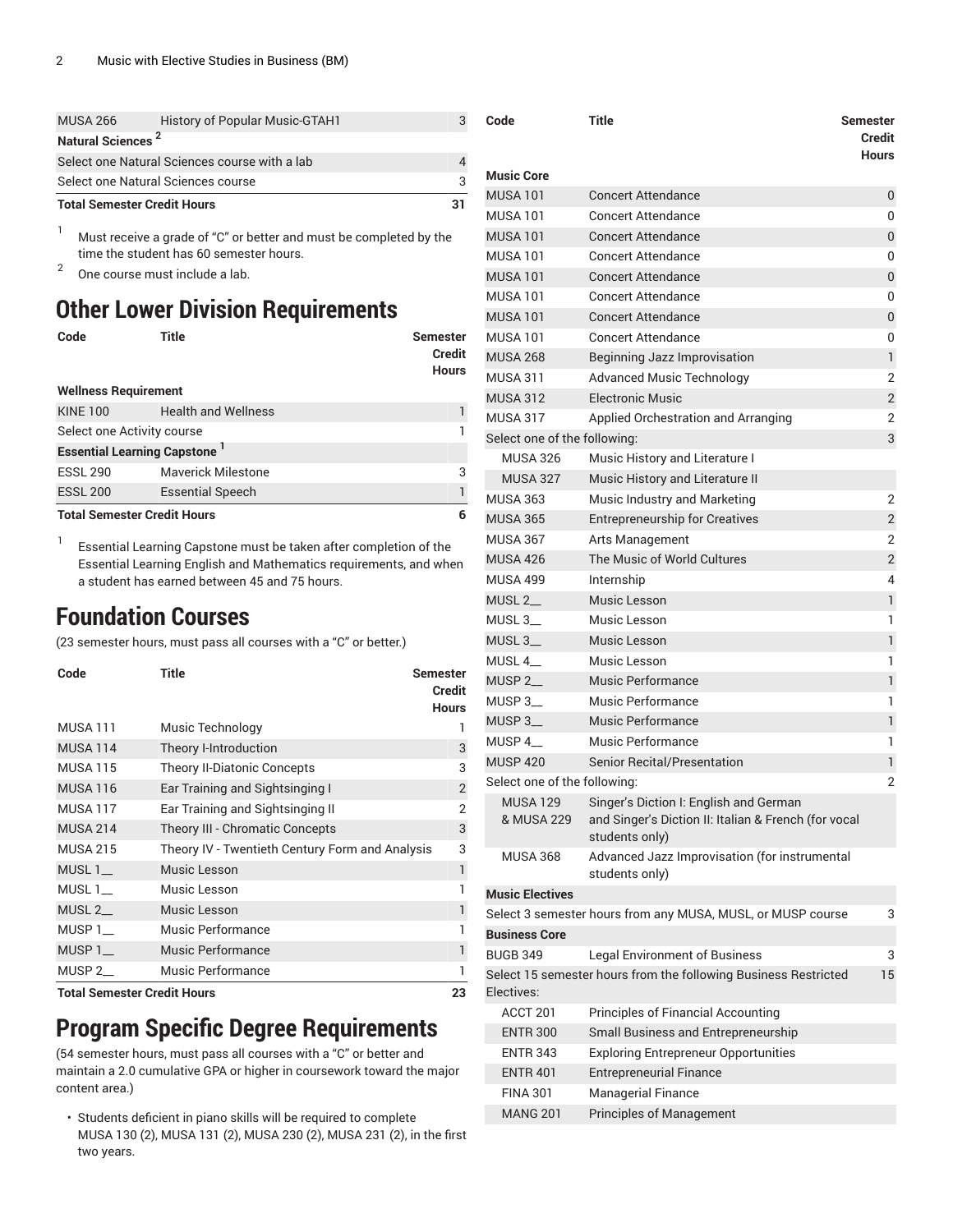| <b>MARK 231</b> | <b>Principles of Marketing</b> |  |
|-----------------|--------------------------------|--|

**Total Semester Credit Hours 54**

**General Electives**

All college level courses appearing on your final transcript, not listed above that will bring your total semester hours to 120 hours. 6 semester hours.

| Code                               | Title | <b>Semester</b><br><b>Credit</b><br><b>Hours</b> |
|------------------------------------|-------|--------------------------------------------------|
| Select electives                   |       |                                                  |
| <b>Total Semester Credit Hours</b> |       |                                                  |

# **Suggested Course Plan**

While the total semester hours below reads 118-123, students must complete a minimum of 120 hours for this degree. This variation is due to different options for vocal and instrumental student, which results in varying potential credit hours by semester. Students should work with their advisor to make sure the correct number of Music Elective hours are completed depending on the course selected to complete this requirement.

| <b>First Year</b>                                  |                                                                                 |                |
|----------------------------------------------------|---------------------------------------------------------------------------------|----------------|
| <b>Fall Semester</b>                               |                                                                                 | Semester       |
|                                                    |                                                                                 | Credit         |
|                                                    |                                                                                 | <b>Hours</b>   |
| MUSA 101                                           | <b>Concert Attendance</b>                                                       | <sup>n</sup>   |
| MUSL $1$ <sub>--</sub>                             | Music Lesson                                                                    | $\mathbf{1}$   |
| MUSP <sub>1</sub>                                  | Music Performance                                                               | 1              |
| <b>MUSA 114</b>                                    | Theory I-Introduction                                                           | 3              |
| <b>MUSA 116</b>                                    | Ear Training and Sightsinging I                                                 | $\overline{2}$ |
| <b>MUSA 111</b>                                    | Music Technology                                                                | $\mathbf{1}$   |
| <b>MUSA 129</b>                                    | Singer's Diction I: English and German (for vocal students<br>only) $1$         | $0 - 1$        |
| <b>ENGL 111</b>                                    | <b>English Composition I-GTCO1</b>                                              | 3              |
| <b>KINA Activity</b>                               |                                                                                 | 1              |
| <b>Essential Learning - Humanities</b>             |                                                                                 | 3              |
|                                                    | <b>Semester Credit Hours</b>                                                    | $15 - 16$      |
| <b>Spring Semester</b>                             |                                                                                 |                |
| <b>MUSA 101</b>                                    | <b>Concert Attendance</b>                                                       | $\bf{0}$       |
| MUSL 1                                             | Music Lesson                                                                    | 1              |
| MUSP <sub>1</sub> _                                | <b>Music Performance</b>                                                        | $\mathbf{1}$   |
| <b>MUSA 115</b>                                    | Theory II-Diatonic Concepts                                                     | 3              |
| MUSA 117                                           | Ear Training and Sightsinging II                                                | $\overline{2}$ |
| <b>MUSA 229</b>                                    | Singer's Diction II: Italian & French (for vocal students<br>only) <sup>1</sup> | $0 - 1$        |
| <b>ENGL 112</b>                                    | <b>English Composition II-GTCO2</b>                                             | 3              |
| <b>Essential Learning - Natural Science</b>        |                                                                                 | 3              |
| Essential Learning - Social and Behavioral Science |                                                                                 | 3              |
|                                                    | <b>Semester Credit Hours</b>                                                    | $16-17$        |
| <b>Second Year</b>                                 |                                                                                 |                |
| <b>Fall Semester</b>                               |                                                                                 |                |
| MUSA 101                                           | Concert Attendance                                                              | $\bf{0}$       |
| MUSL 2                                             | Music Lesson                                                                    | 1              |
| MUSP <sub>2</sub>                                  | Music Performance                                                               | $\mathbf{1}$   |

MUSA 214 Theory III - Chromatic Concepts 3 ECON 201 Principles of Macroeconomics-GTSS1 3 MUSA 268 Beginning Jazz Improvisation 1 MATH 110 Mathematical Investigations-GTMA1 3 KINE 100 Health and Wellness 1

| <b>General Elective</b>                       |                                                                     | 3              |
|-----------------------------------------------|---------------------------------------------------------------------|----------------|
|                                               | <b>Semester Credit Hours</b>                                        | 16             |
| <b>Spring Semester</b>                        |                                                                     |                |
| <b>MUSA 101</b>                               | <b>Concert Attendance</b>                                           | 0              |
| MUSL <sub>2</sub>                             | Music Lesson                                                        | 1              |
| MUSP <sub>2</sub>                             | Music Performance                                                   | 1              |
| <b>MUSA 215</b>                               | Theory IV - Twentieth Century Form and Analysis                     | 3              |
| <b>MUSA 266</b>                               | History of Popular Music-GTAH1                                      | 3              |
| <b>Restricted Business Elective</b>           |                                                                     | 3              |
| <b>ESSL 290</b>                               | <b>Maverick Milestone</b>                                           | 3              |
| <b>ESSL 200</b>                               | <b>Essential Speech</b>                                             | 1              |
|                                               | <b>Semester Credit Hours</b>                                        | 15             |
| <b>Third Year</b>                             |                                                                     |                |
| <b>Fall Semester</b>                          |                                                                     |                |
| <b>MUSA 101</b>                               | <b>Concert Attendance</b>                                           | 0              |
| MUSL <sub>3</sub> _                           | Music Lesson                                                        | 1              |
| MUSP 3_                                       | Music Performance                                                   | 1              |
| <b>MUSA 311</b>                               | <b>Advanced Music Technology</b>                                    | $\overline{2}$ |
| <b>MUSA 317</b>                               | Applied Orchestration and Arranging                                 | $\overline{2}$ |
| <b>MUSA 363</b>                               | Music Industry and Marketing                                        | $\overline{2}$ |
| <b>Restricted Business Elective</b>           |                                                                     | 3              |
| Complete one of the following: 2              |                                                                     | 3              |
| <b>MUSA 326</b>                               | Music History and Literature I                                      |                |
| <b>Music Elective</b>                         |                                                                     |                |
|                                               | <b>Semester Credit Hours</b>                                        | 14             |
| <b>Spring Semester</b>                        |                                                                     |                |
| <b>MUSA 101</b>                               | <b>Concert Attendance</b>                                           | 0              |
| MUSL <sub>3</sub>                             | Music Lesson                                                        | 1              |
| MUSP <sub>3</sub> _                           | <b>Music Performance</b>                                            | $\mathbf{1}$   |
| <b>Restricted Business Elective</b>           |                                                                     | 3              |
| <b>MUSA 365</b>                               | <b>Entrepreneurship for Creatives</b>                               | $\overline{2}$ |
| <b>MUSA 368</b>                               | Advanced Jazz Improvisation (for instrumental students<br>only) $1$ | $0 - 2$        |
| <b>BUGB 349</b>                               | <b>Legal Environment of Business</b>                                | 3              |
| Complete one of the following: 2              |                                                                     | 3              |
| <b>MUSA 327</b>                               | Music History and Literature II                                     |                |
| <b>Music Elective</b>                         |                                                                     |                |
| <b>Fourth Year</b>                            | <b>Semester Credit Hours</b>                                        | $13 - 15$      |
| <b>Fall Semester</b>                          |                                                                     |                |
| MUSA 101                                      | <b>Concert Attendance</b>                                           | 0              |
| MUSL 4_                                       | Music Lesson                                                        | $\mathbf{1}$   |
| MUSP 4_                                       | Music Performance                                                   | 1              |
| <b>MUSA 312</b>                               | <b>Electronic Music</b>                                             | $\overline{2}$ |
| <b>MUSA 367</b>                               | Arts Management                                                     | 2              |
| <b>MUSP 420</b>                               | Senior Recital/Presentation                                         | 1              |
| <b>Restricted Business Elective</b>           |                                                                     | 3              |
| Essential Learning - Natural Science with Lab |                                                                     | 4              |
| <b>Essential Learning - History</b>           |                                                                     | 3              |
|                                               | <b>Semester Credit Hours</b>                                        | 17             |
| <b>Spring Semester</b>                        |                                                                     |                |
| <b>MUSA 101</b>                               | <b>Concert Attendance</b>                                           | 0              |
| <b>Restricted Business Elective</b>           |                                                                     | 3              |
| <b>General Electives</b>                      |                                                                     | 3              |
| <b>MUSA 499</b>                               | Internship                                                          | 4              |
| <b>MUSA 426</b>                               | The Music of World Cultures                                         | 2              |
|                                               | <b>Semester Credit Hours</b>                                        | 12             |
|                                               | <b>Total Semester Credit Hours</b>                                  | 118-122        |